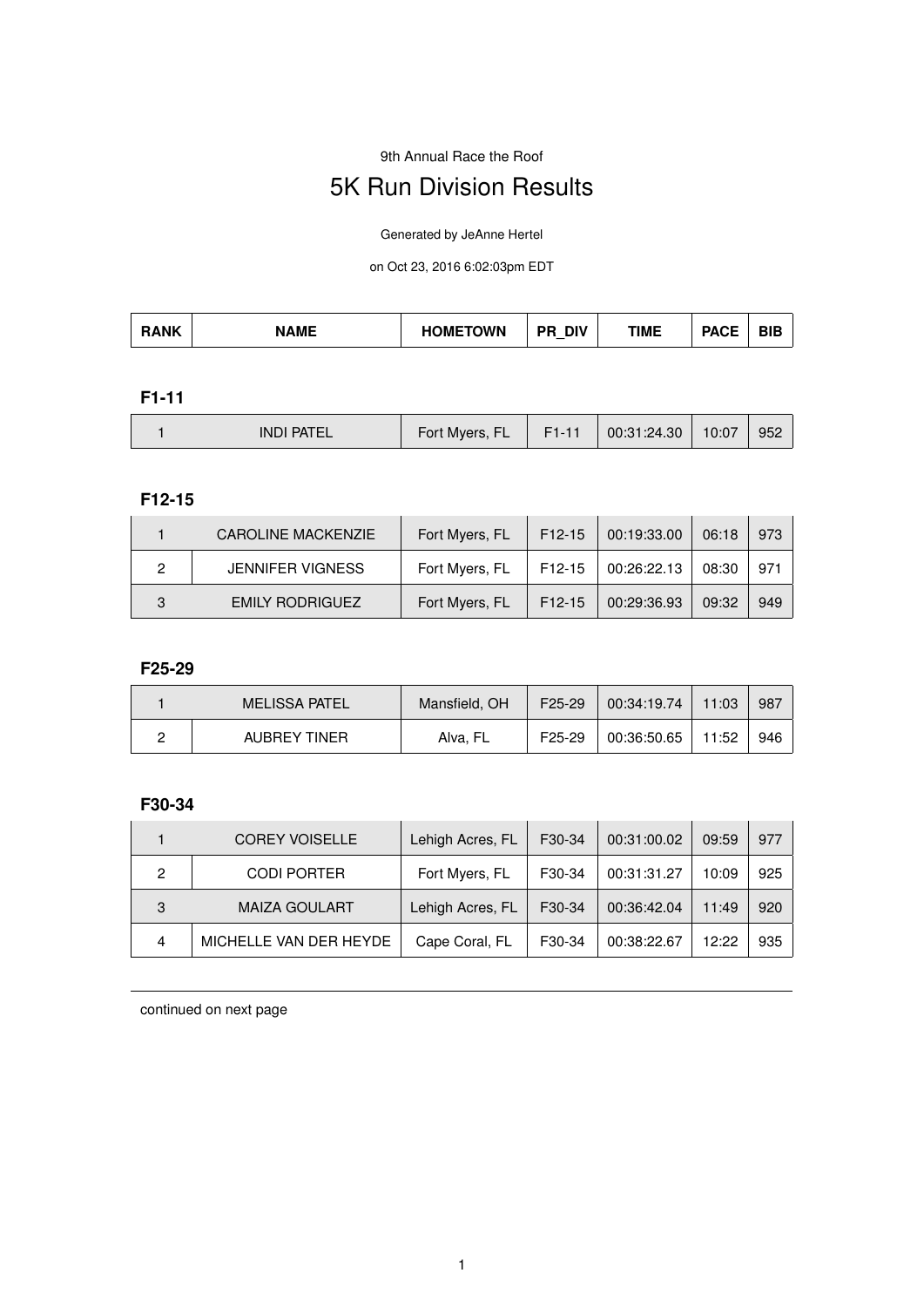| <b>RANK</b> | <b>NAME</b>                | <b>HOMETOWN</b> | <b>PR DIV</b> | <b>TIME</b> | <b>PACE</b> | <b>BIB</b> |
|-------------|----------------------------|-----------------|---------------|-------------|-------------|------------|
| F35-39      |                            |                 |               |             |             |            |
|             | AMBER MAZZOLA              | Fort Myers, FL  | F35-39        | 00:24:08.90 | 07:47       | 923        |
| 2           | <b>JULIANA SMITH</b>       | Fort Myers, FL  | F35-39        | 00:29:42.27 | 09:34       | 926        |
| 3           | <b>BETH MARTZ</b>          | Fort Myers, FL  | F35-39        | 00:31:33.60 | 10:10       | 903        |
| 4           | <b>JANELLE CHRISTENSEN</b> | Fort Myers, FL  | F35-39        | 00:42:06.14 | 13:34       | 915        |

## **F40-44**

| 1              | YADIRA TEDESCO                   | Fort Myers, FL | F40-44 | 00:27:50.91 | 08:58 | 928 |
|----------------|----------------------------------|----------------|--------|-------------|-------|-----|
| $\mathfrak{p}$ | <b>HEATHER CAMPBELL</b>          | Cape Coral, FL | F40-44 | 00:27:54.65 | 09:00 | 960 |
| 3              | CASSANDRA NOCIFORA               | Naples, FL     | F40-44 | 00:29:32.98 | 09:31 | 906 |
| 4              | JAMI MAXWELL                     | Fort Myers, FL | F40-44 | 00:31:57.06 | 10:18 | 958 |
| 5              | <b>JESSICA ROMEE</b>             | Cape Coral, FL | F40-44 | 00:32:19.01 | 10:25 | 921 |
| 6              | <b>CHRISTINA BECK</b>            | Fort Myers, FL | F40-44 | 00:32:40.77 | 10:32 | 944 |
| $\overline{7}$ | ANNA MARIA LAZZIZZERA            | Cape Coral, FL | F40-44 | 00:36:08.86 | 11:39 | 913 |
| 8              | <b>MARIA RIVERA</b>              | Fort Myers, FL | F40-44 | 00:40:25.19 | 13:01 | 950 |
| 9              | <b>JENNIFER TASCHNER-BLURTON</b> | Fort Myers, FL | F40-44 | 00:55:41.26 | 17:56 | 930 |

## **F45-49**

| LAURA SPIRO | Fort Myers, FL | F45-49 | 00:37:08.25 | 11:58 | $91^{\circ}$ |
|-------------|----------------|--------|-------------|-------|--------------|
| TRACI TINER | Alva, FL       | F45-49 | 00:37:18.98 | 12:01 | 940          |

# **F50-54**

|   | <b>BETH MOORE</b>     | Fort Myers, FL | F50-54 | 00:26:46.04 | 08:37 | 972 |
|---|-----------------------|----------------|--------|-------------|-------|-----|
| 2 | LINDA SETHARES-CARUSO | Cape Coral, FL | F50-54 | 00:28:14.16 | 09:06 | 948 |
|   | KIM NIRENBERG         | Fort Myers, FL | F50-54 | 00:36:53.95 | 11:53 | 939 |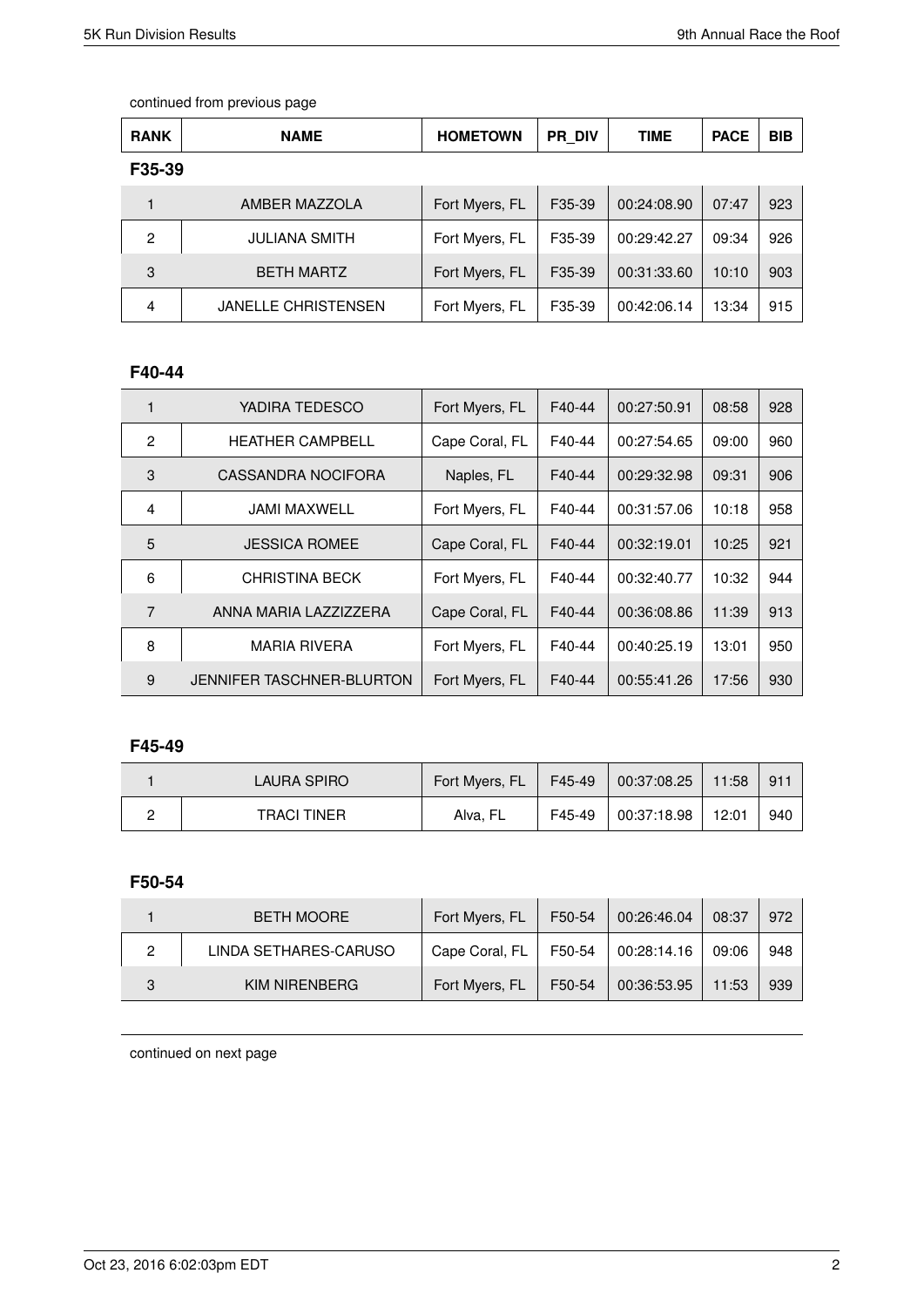| <b>RANK</b>    | <b>NAME</b>             | <b>HOMETOWN</b>      | PR DIV | <b>TIME</b> | <b>PACE</b> | <b>BIB</b> |
|----------------|-------------------------|----------------------|--------|-------------|-------------|------------|
| F55-59         |                         |                      |        |             |             |            |
|                | LYNN DAVIDSON           | Labelle, FL          | F55-59 | 00:26:50.68 | 08:39       | 910        |
| $\overline{2}$ | <b>FRANCINE GOLDEN</b>  | Lehigh Acres, FL     | F55-59 | 00:29:48.29 | 09:36       | 900        |
| 3              | <b>SANDY TAYLOR</b>     | Alva, FL             | F55-59 | 00:29:57.34 | 09:39       | 975        |
| $\overline{4}$ | MARIETJIE VAN DER HEYDE | Cape Coral, FL       | F55-59 | 00:35:36.96 | 11:28       | 933        |
| 5              | <b>DEBBIE WHITEHEAD</b> | Fort Myers Beach, FL | F55-59 | 00:49:57.17 | 16:05       | 998        |

# **F60-64**

|   | FI IZABETH HART        | Fort Myers, FL | F60-64 | 00:32:47.46 | 10:34 | 981 |
|---|------------------------|----------------|--------|-------------|-------|-----|
|   | SHERRY LAVENDER        | Fort Myers, FL | F60-64 | 00:36:45.04 | 11:50 | 985 |
| 3 | <b>TEDDY RODENFELS</b> | Fort Myers, FL | F60-64 | 00:47:54.53 | 15:26 | 916 |

#### **F65-69**

|   | NANCY BERDAN         | Fort Myers, FL       | F65-69 | 00:37:58.13 | 12:14 | 904 |
|---|----------------------|----------------------|--------|-------------|-------|-----|
|   | TFRI TRIANI          | North Fort Myers, FL | F65-69 | 00:39:09.47 | 12:37 | 968 |
| 3 | <b>MARY COSTELLO</b> | Naples, FL           | F65-69 | 00:44:51.82 | 14:27 | 908 |

## **F70-99**

|  | ASTRID SOLL | Fort Myers, FL | F70-99 | 00:30:46.02 | 09:55 | -927 |
|--|-------------|----------------|--------|-------------|-------|------|
|--|-------------|----------------|--------|-------------|-------|------|

## **M1-11**

| I FVI I AVENDER  | Fort Myers, FL | $M1 - 11$ | 00:29:14.01 | 09:25 | 983 |
|------------------|----------------|-----------|-------------|-------|-----|
| <b>ARY PATEL</b> | Fort Myers, FL | $M1-11$   | 00:29:37.01 | 09:32 | 951 |

#### **M12-15**

| MICHAEL CELEBRADO | Fort Myers, FL | M <sub>12</sub> -15 | $\frac{1}{2}$ 00:19:23.00 | 06:15 | 929 |
|-------------------|----------------|---------------------|---------------------------|-------|-----|
|                   |                |                     |                           |       |     |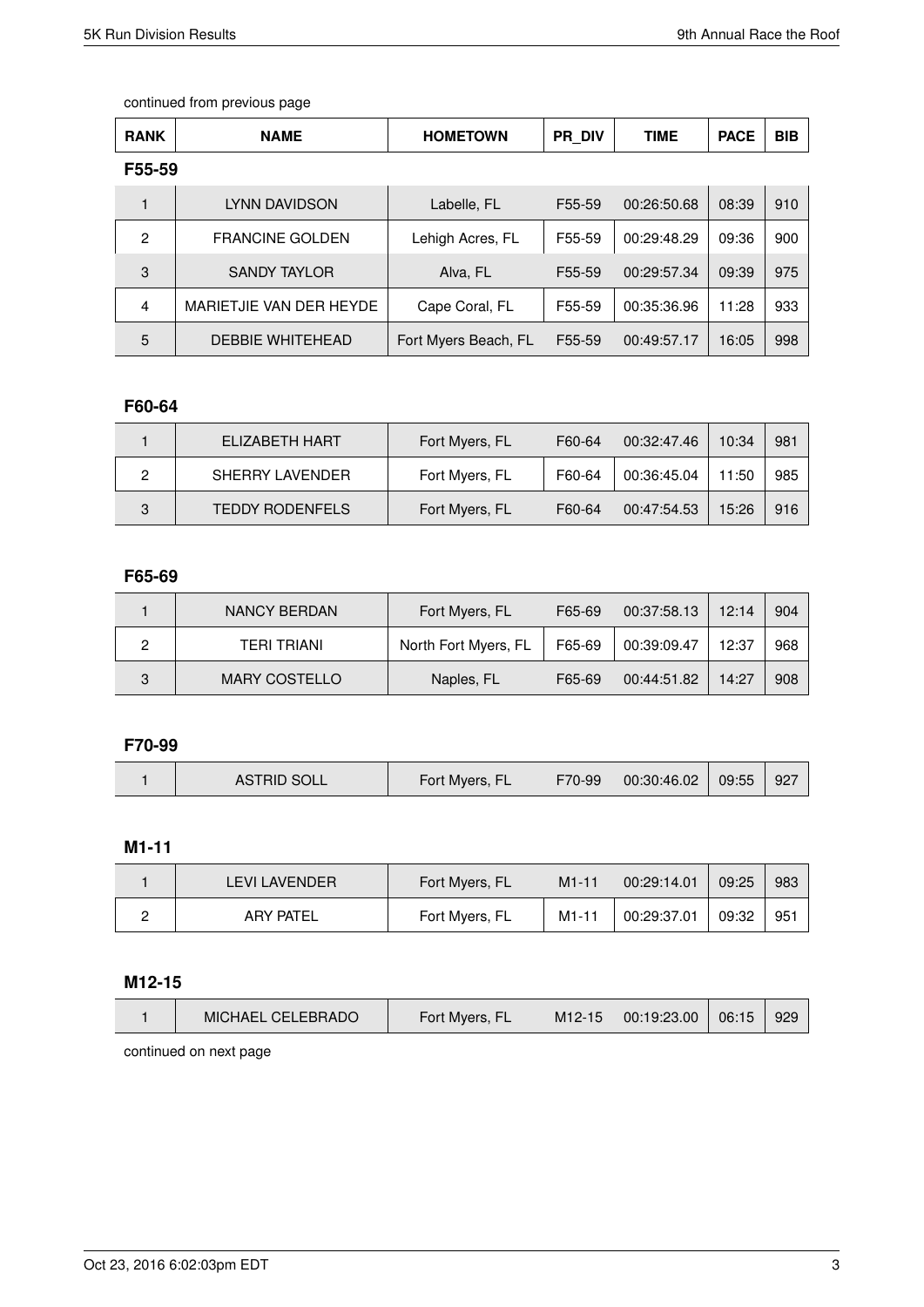| <b>RANK</b> | <b>NAME</b>            | <b>HOMETOWN</b> | <b>PR DIV</b>       | <b>TIME</b> | <b>PACE</b> | <b>BIB</b> |
|-------------|------------------------|-----------------|---------------------|-------------|-------------|------------|
| 2           | RYAN MURPHY            | Fort Myers, FL  | M <sub>12</sub> -15 | 00:19:38.00 | 06:20       | 980        |
| 3           | <b>JOSHUA ROBRAHN</b>  | Fort Myers, FL  | $M12-15$            | 00:23:33.27 | 07:35       | 995        |
| 4           | <b>OWEN MAXWELL</b>    | Fort Myers, FL  | M12-15              | 00:31:56.92 | 10:17       | 959        |
| 5           | <b>ZACHARY MAUDLIN</b> | Fort Myers, FL  | $M12-15$            | 00:31:56.97 | 10:18       | 942        |

## **M16-19**

|  | <b>JONATHAN LEE</b> | Fort Myers, FL | M <sub>16</sub> -19 | 00:19:44.00 | 06:22 | 938 |
|--|---------------------|----------------|---------------------|-------------|-------|-----|
|--|---------------------|----------------|---------------------|-------------|-------|-----|

#### **M25-29**

|   | <b>MARCUS MANTICA</b> | Cape Coral, FL | M25-29 | 00:26:06.29 | 08:25 | 999 |
|---|-----------------------|----------------|--------|-------------|-------|-----|
|   | MICHAEL WILLIAMS      | Labelle, FL    | M25-29 | 00:30:33.31 | 09:51 | 956 |
| 3 | WERNER VAN DER HEYDE  | Cape Coral, FL | M25-29 | 00:35:37.17 | 11.28 | 932 |

#### **M40-44**

|   | <b>BRIAN TASCHNER</b>  | Fort Myers, FL   | M40-44 | 00:22:47.66 | 07:21 | 943 |
|---|------------------------|------------------|--------|-------------|-------|-----|
| 2 | <b>MARSHALL SHEDIO</b> | Fort Myers, FL   | M40-44 | 00:27:17.84 | 08:48 | 988 |
| 3 | NIRAV PATEL            | Fort Myers, FL   | M40-44 | 00:31:28.30 | 10:08 | 953 |
| Δ | <b>JASON VOISELLE</b>  | Lehigh Acres, FL | M40-44 | 00:36:23.67 | 11:43 | 978 |

#### **M45-49**

|   | ANDY BEILE         | Fredersdorf, Germany | M45-49 | 00:20:20.62 | 06:33 | 919 |
|---|--------------------|----------------------|--------|-------------|-------|-----|
| 2 | DR. JEFF SPIRO     | Fort Myers, FL       | M45-49 | 00:28:46.25 | 09:16 | 912 |
| 3 | LOUIS CHIAPPETA    | Cape Coral, FL       | M45-49 | 00:29:23.50 | 09:28 | 994 |
| 4 | <b>JAMIE BROWN</b> | Moore Haven, FL      | M45-49 | 00:31:54.98 | 10:17 | 936 |

#### **M50-54**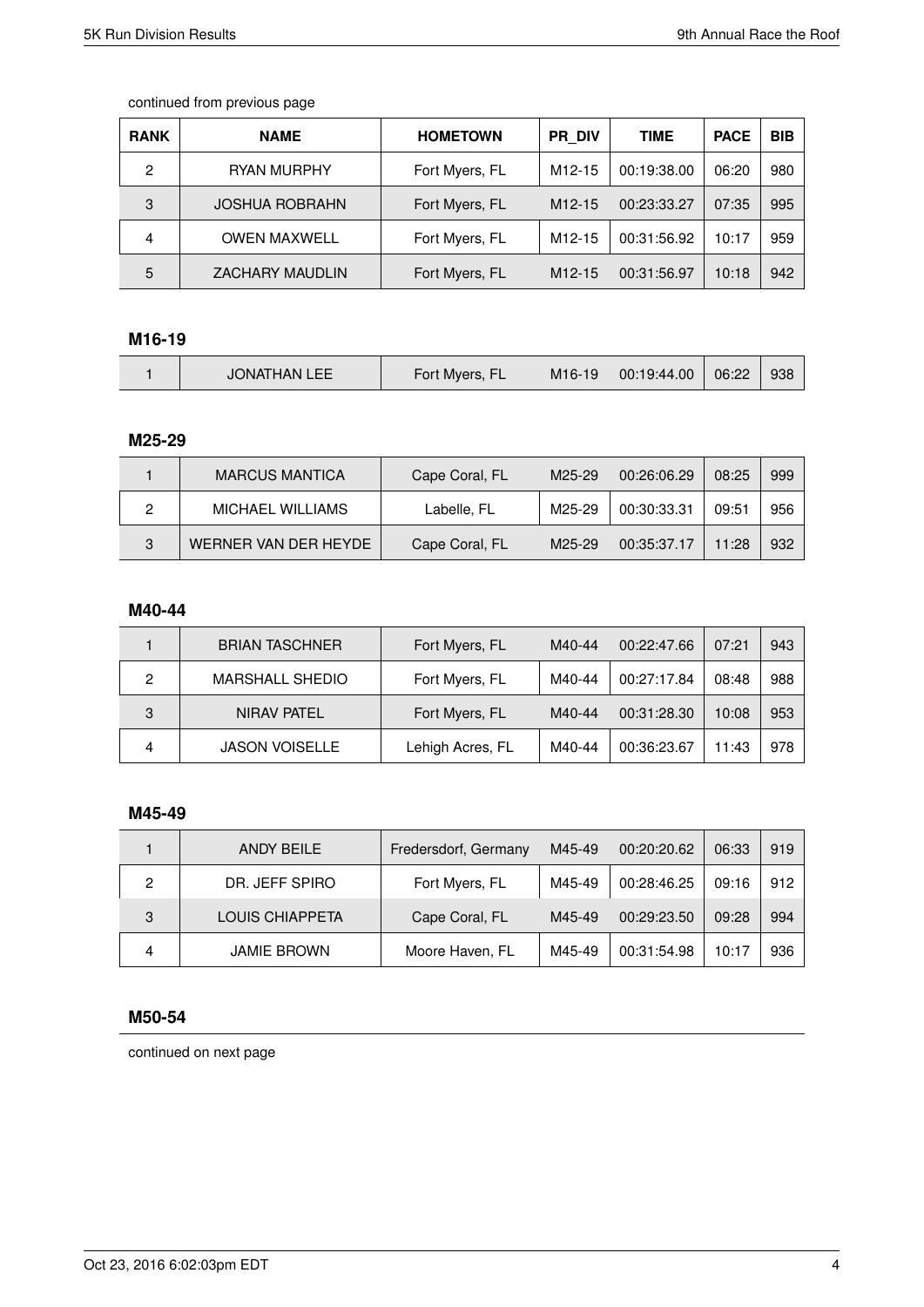| <b>RANK</b>    | <b>NAME</b>           | <b>HOMETOWN</b> | PR DIV | TIME        | <b>PACE</b> | <b>BIB</b> |
|----------------|-----------------------|-----------------|--------|-------------|-------------|------------|
|                | <b>JOHN HARRIS</b>    | Fort Myers, FL  | M50-54 | 00:22:36.92 | 07:17       | 996        |
| $\mathfrak{p}$ | <b>GREGORY ADKINS</b> | Fort Myers, FL  | M50-54 | 00:23:02.73 | 07:26       | 962        |
| 3              | <b>NUEL CELEBRADO</b> | Fort Myers, FL  | M50-54 | 00:27:24.73 | 08:50       | 984        |
| 4              | <b>DREW MCNICOL</b>   | Estero, FL      | M50-54 | 00:30:58.30 | 09:59       | 947        |
| 5              | ROBERT TINER          | Alva, FL        | M50-54 | 00:38:55.47 | 12:32       | 955        |

# **M55-59**

| 1              | <b>PAUL GIANNOBILE</b>     | Minnetonka, MN | M55-59 | 00:20:10.24 | 06:30 | 976 |
|----------------|----------------------------|----------------|--------|-------------|-------|-----|
| 2              | <b>GORDON GARCIA</b>       | Cape Coral, FL | M55-59 | 00:26:19.78 | 08:29 | 922 |
| 3              | <b>JED DAVIS</b>           | Hermitage, PA  | M55-59 | 00:27:25.51 | 08:50 | 989 |
| 4              | <b>PATRICK ESPOSITO</b>    | Fort Myers, FL | M55-59 | 00:27:56.82 | 09:00 | 974 |
| 5              | UWE WUESTHOFF              | Fort Myers, FL | M55-59 | 00:28:38.61 | 09:14 | 979 |
| 6              | <b>MATTHEW WHEELEY</b>     | Fort Myers, FL | M55-59 | 00:35:48.49 | 11:32 | 982 |
| $\overline{7}$ | <b>STUART MORGENSTEIN</b>  | Fort Myers, FL | M55-59 | 00:38:03.35 | 12:15 | 957 |
| 8              | <b>LEROY VAN DER HEYDE</b> | Cape Coral, FL | M55-59 | 00:38:22.22 | 12:22 | 934 |
| 9              | <b>TOM BRAUN</b>           | Encinitas, CA  | M55-59 | 00:45:44.13 | 14:44 | 917 |

### **M60-64**

|   | <b>JERRY ORANGE</b>    | Fort Myers, FL   | M60-64 | 00:20:08.17 | 06:29 | 945 |
|---|------------------------|------------------|--------|-------------|-------|-----|
| 2 | <b>JOSEPH BYER</b>     | Fort Myers, FL   | M60-64 | 00:24:25.71 | 07:52 | 997 |
| 3 | ED QUILTER             | Cape Coral, FL   | M60-64 | 00:26:41.58 | 08:36 | 993 |
| 4 | <b>KEVIN HITZEMAN</b>  | Lowell, IN       | M60-64 | 00:34:07.50 | 11:00 | 986 |
| 5 | <b>THOMAS LIGHTNER</b> | Lehigh Acres, FL | M60-64 | 00:34:16.78 | 11:03 | 992 |
| 6 | <b>CHARLES LUCAS</b>   | Fort Myers, FL   | M60-64 | 00:38:20.13 | 12:21 | 990 |

# **M65-69**